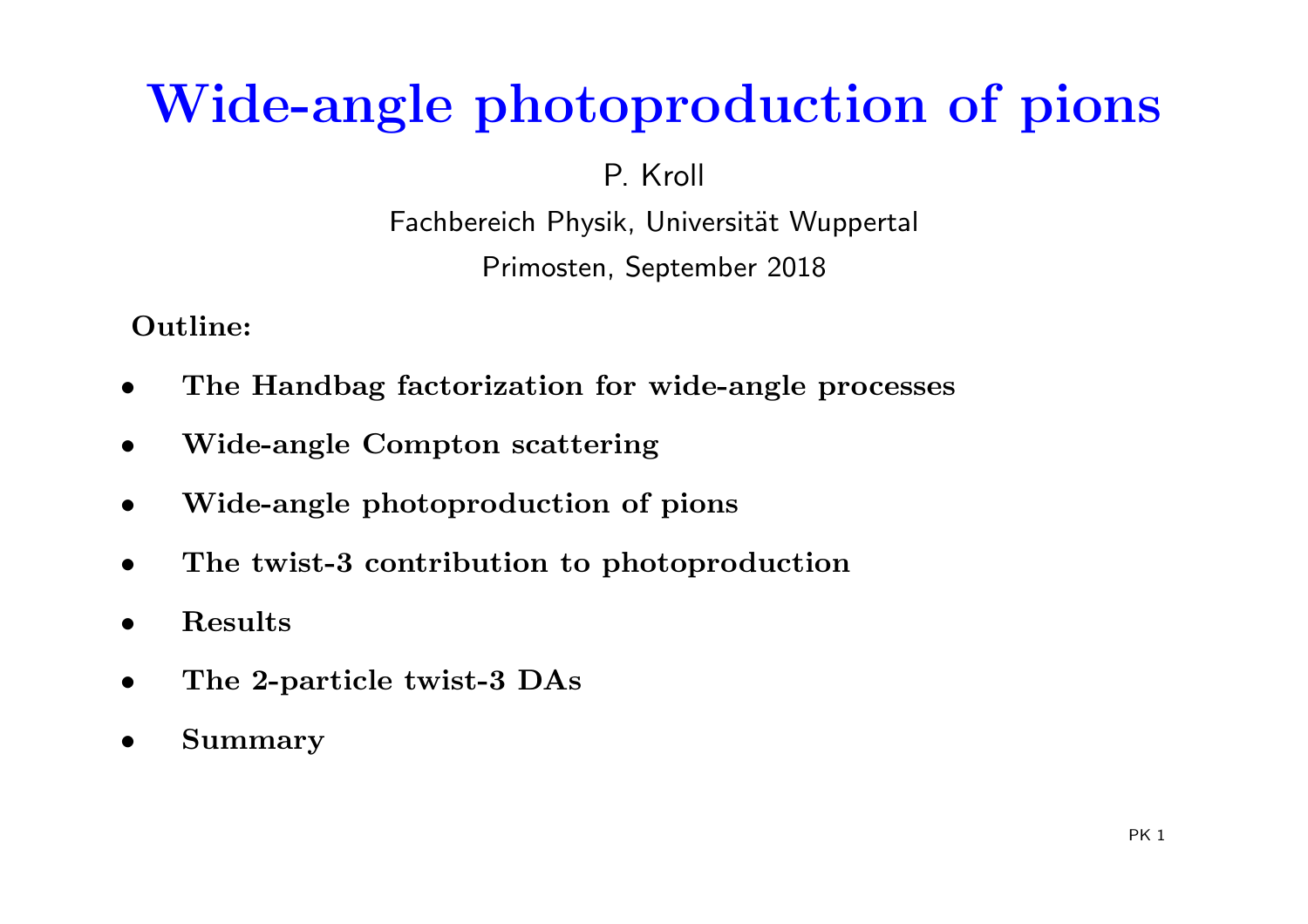# The handbag factorization



WIDE-ANGLE e.g. RCS or photoproduction of mesons arguments for factorization at large Mandelstam variables  $s, -t, -u$ 

complementary: GPDs at small  $-t$  in deep virtual and GPDs at large  $-t$  in wide-angle processes  $^2\ll1$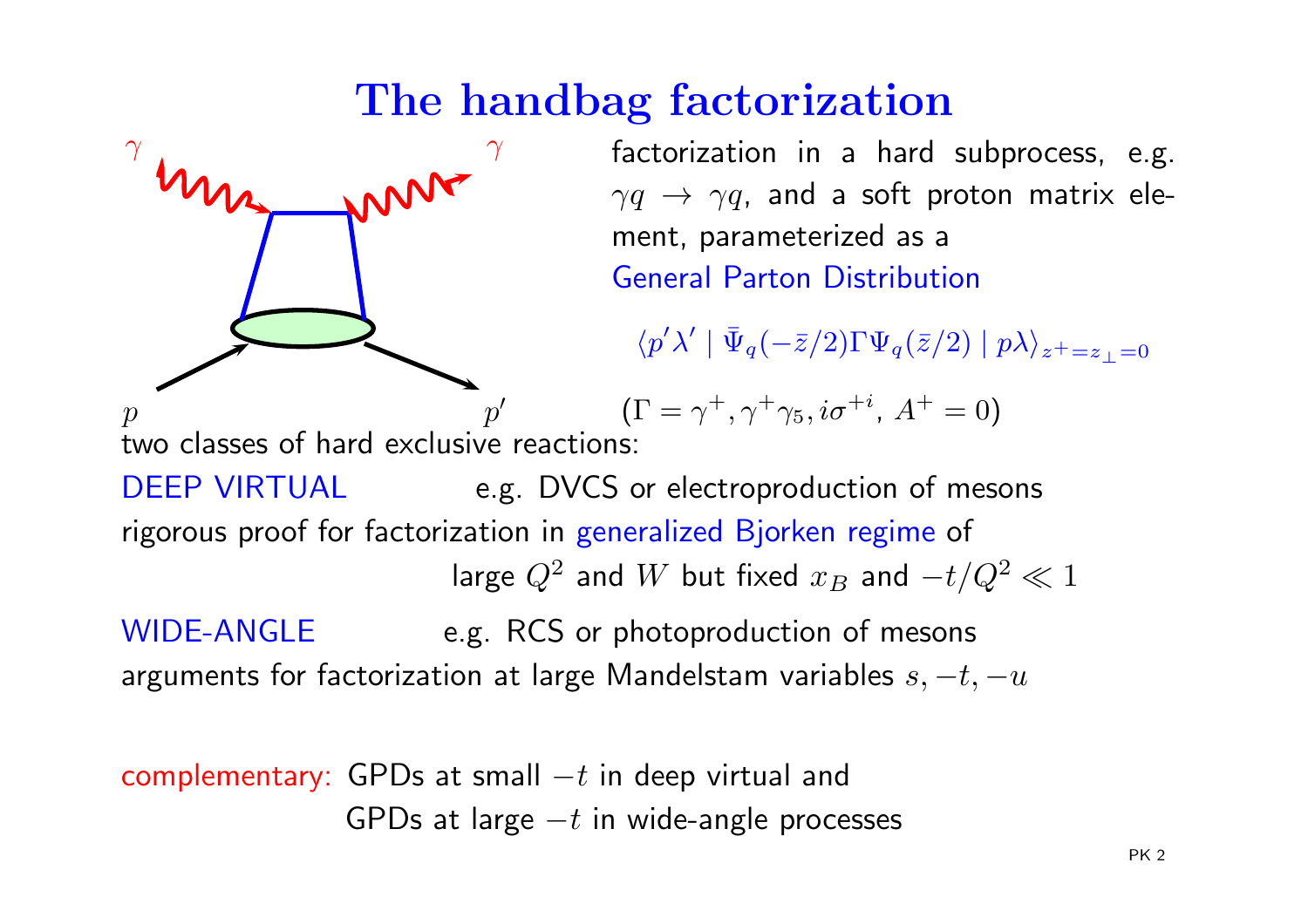# The handbag contribution to WACS (and WAPP)



 $s,-t,-u\gg \Lambda^2$  $\Lambda \sim \mathcal{O}(1{\rm GeV})$ typical hadronic scale

- work in <sup>a</sup> symmetric frame: (otherwise additional contr. ) $p^{(\prime)} = [p^+$ , $m^2$  $\frac{2-t}{2}$ 4 $2p^+$  $\frac{-(t/4)}{t}$ ,  $\pm \mathbf{\Delta}_\perp$ ]  $\xi = \frac{(p}{(p)}$  $\frac{p}{2}$ ′ )  $\, + \,$  $\frac{(p-p^r)^+}{(p+p')^+}=0 \qquad t=-\Delta_\perp^2$ ⊥
- assumption:

parton virtualities  $k_i^2$  $\hat{i}_i^2<\Lambda^2$  ), intrinsic transverse momenta  $k_\perp^2$  $\frac{2}{\perp i}/x_i < \Lambda^2$ 

• consequences

 $\hat{s}=(k_j+q)^2\simeq (p+q)^2=s$  active partons approxim  $\hat{u} = (k'_j - q)^2 \simeq (p' - q)^2$  $2 \simeq (p+q)^2$ and  $x_j , x'_j \simeq 1$  $2\simeq (p'-q)^2$ 

propagators poles avoided  $z^2=s$  active partons approximately on-shell  $z^2=u$  collinear with parent hadrons

• physical situation: hard photon-parton scattering andsoft emission and reabsorption of partons by hadrons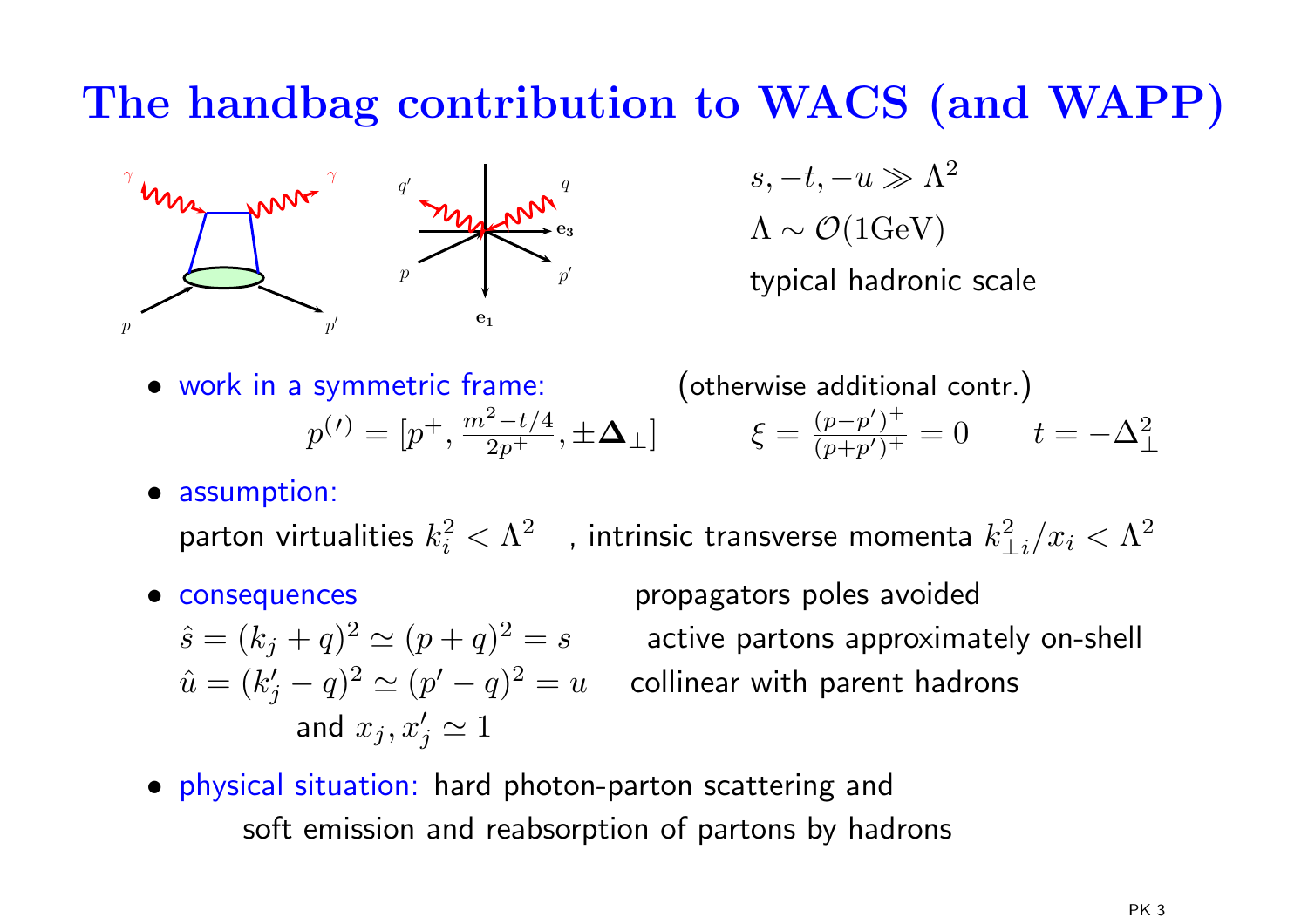#### The Compton amplitudes

Radyushkin hep-ph/9803316; DFJK hep-ph/9811253; Huang-K.-Morii hep-ph/0110208(light-cone helicities)

$$
\mathcal{M}_{\mu'+,\mu+} = 2\pi \alpha_{\text{elm}} \left\{ \mathcal{H}_{\mu'+,\mu+}^{\gamma} \left[ R_V^{\gamma} + R_A^{\gamma} \right] + \mathcal{H}_{\mu'-,\mu-}^{\gamma} \left[ R_V^{\gamma} - R_A^{\gamma} \right] \right\}
$$

$$
\mathcal{M}_{\mu'-,\mu+} = \pi \alpha_{\text{elm}} \frac{\sqrt{-t}}{m} \left\{ \mathcal{H}_{\mu'+,\mu+}^{\gamma} + \mathcal{H}_{\mu'-,\mu-}^{\gamma} \right\} R_T^{\gamma}
$$

form factors:  $R_i^{\gamma}(t)=\sum_a e_a^2$  $^2_aR^a_i$  $\frac{a}{i}(t)$ 

$$
R_V^a = \int_0^1 \frac{dx}{x} H^{a_v}(x, \xi = 0, t) \qquad E^{a_v} \to R_T^a \qquad \widetilde{H}^{a_v} \to R_A^a
$$

 $\widetilde{E}$  decouples at  $\xi=0; \quad H^a$  $\mathbf{w}_v$  $v=H^a$  $^a-H^{\bar{a}}$  (sea quarks neglected)

subprocess amplitudes: 
$$
\mathcal{H}_{+++} = 2\sqrt{-s/u}
$$
  
 $\mathcal{H}_{-+-+} = 2\sqrt{-u/s}$  (+ NLO)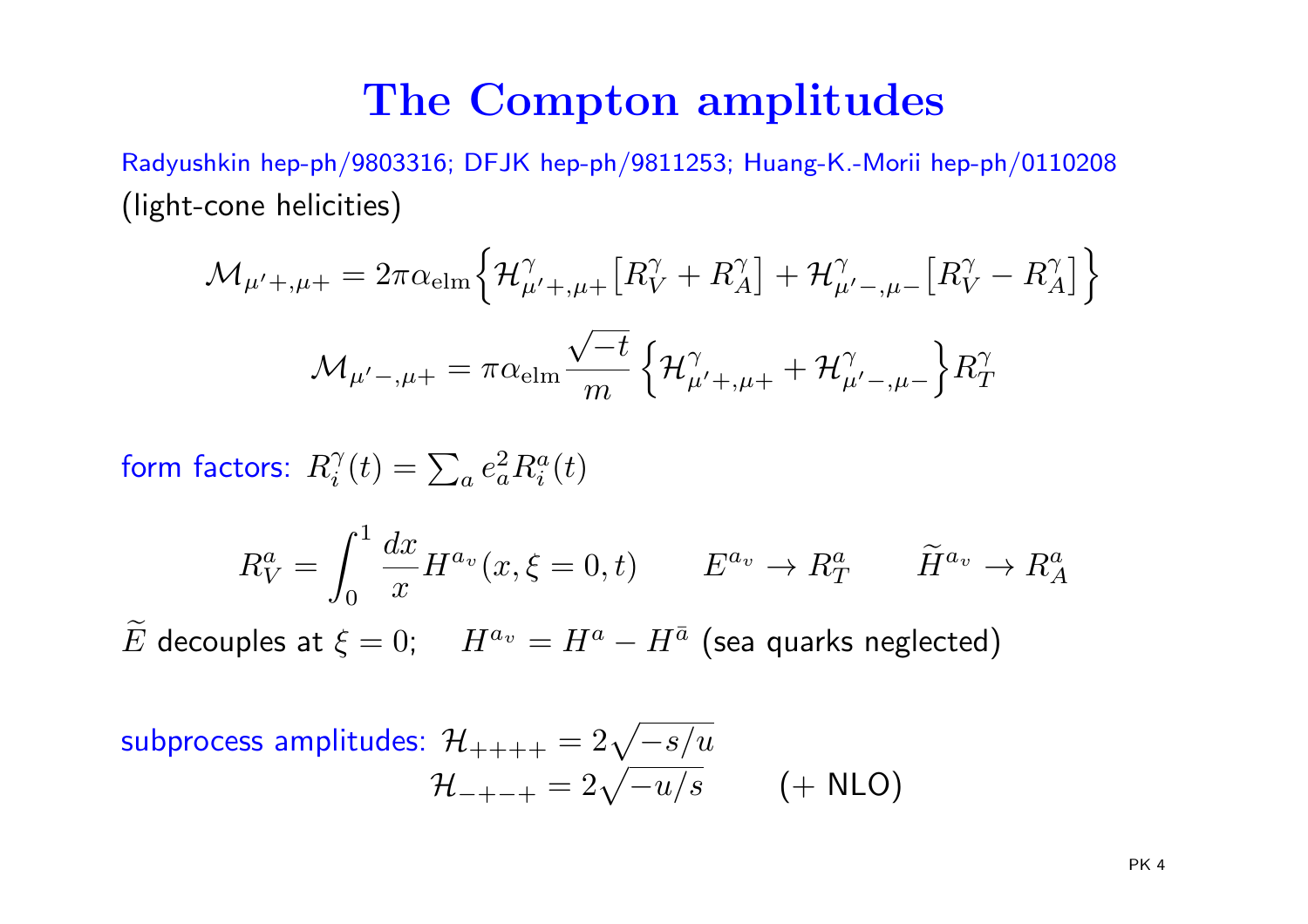#### Analysis of nucleon form factors

need for Compton ffs, i.e. need for GPDs at large  $-t$  deeply virtual processes provide GPDs only at small  $-t$ but large  $-t$  GPDs from nucleon ffs through sum rul  $-t$  GPDs from nucleon ffs through sum rules:

$$
F_i^{p(n)} = e_u F_i^{u(d)} + e_d F_i^{d(u)}, \qquad F_i^a = \int_0^1 dx K_{iv}^a(x, \xi = 0, t)
$$

 $\mathsf{Dirac}\,\,(\mathsf{Pauli})\,\,\mathsf{ff}\colon\;\; K=H(E)\quad\,(\text{\rm normalization from}\,\,\kappa_a=\,$ axial form factor:  $\widetilde{H}$  (<sup>κ</sup> anomalous magn. moment)  $\int_0^1$  $\int_0^1 dx E_v^a$  $v_v^a(x,\xi=t=0)$ ansatz $K^a_\cdot$ profile fct:  $f^a_i = (B^a_i + \alpha^{\prime\,a}_i \ln 1/x) (1-x)^3$  $i_a^a(x,\xi=0,t) = k_i^a$  $_{i}^{a}(x)\exp\left[ tf_{i}^{a}\right]$  $\binom{a}{i}(x)$ forward limits  $H: q(x)$   $\widetilde{H}: \Delta q(x)$  $i^a_i = (B_i^a)$  $\alpha_i^a+\alpha_i^{\prime}$  $a \ln 1/x)$ (1  $(-x)^3$  $^3+A_i^a$  $\frac{a}{i}x(1$  $(x)^2$  $E\colon\, e_i = N_i x^{\alpha_i} (1-x)^{\beta_i}$  additional param DFJK hep-ph/0408173; update: Diehl-K, 1302.4604; (see also Guidal et al, hep-ph/0410252)  $(-x)^{\beta_i}$  additional parameters fit to all data:  $G^i_M,G^i_E/G^i_M$   $(i=p,n)$  and use of ABM11, DSSV09 parton densities strong  $x-t$  correlation

(see also de Teramond et al (1801.09154))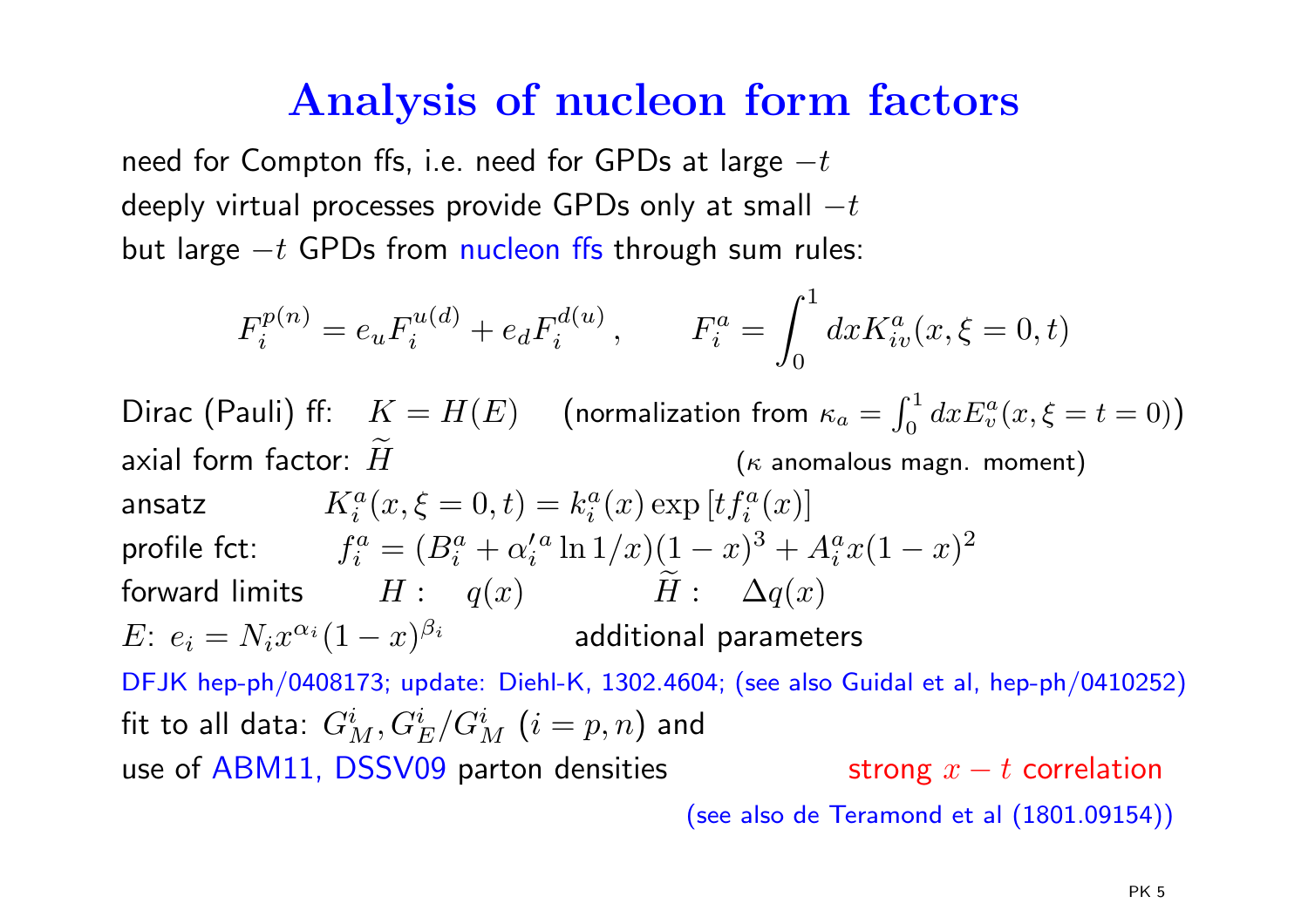### Estimate of proton radius

Approx: distance between active parton and cluster of spectators

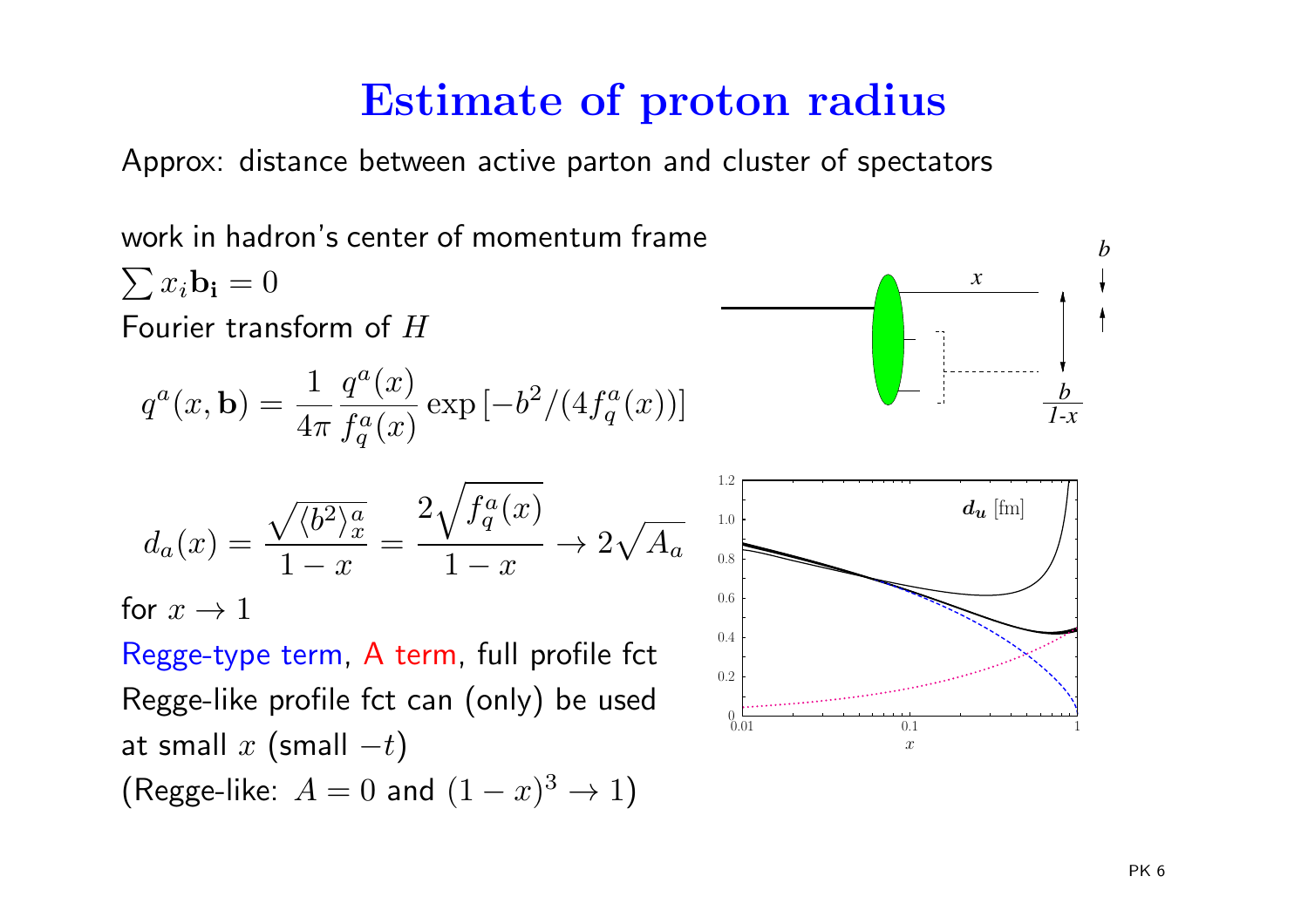The Compton cross section

 $dt \$ 



$$
\frac{d\sigma}{dt} = \frac{d\hat{\sigma}}{dt} \left\{ \frac{1}{2} \frac{(s-u)^2}{s^2 + u^2} \left[ R_V^2(t) + \frac{-t}{4m^2} R_T^2(t) \right] + \frac{1}{2} \frac{t^2}{s^2 + u^2} R_A^2(t) \right\} + \mathcal{O}(\alpha_s)
$$

$$
\frac{d\hat{\sigma}}{dt} = 2\pi \frac{\alpha_{\text{elm}}^2}{s^2} \left[ -\frac{u}{s} - \frac{s}{u} \right]
$$

Klein-Nishina cross section

 $-t,-u > 2.5$  GeV $^2$  data: JLab E99-114 form factors from  $\xi=0$  anlaysis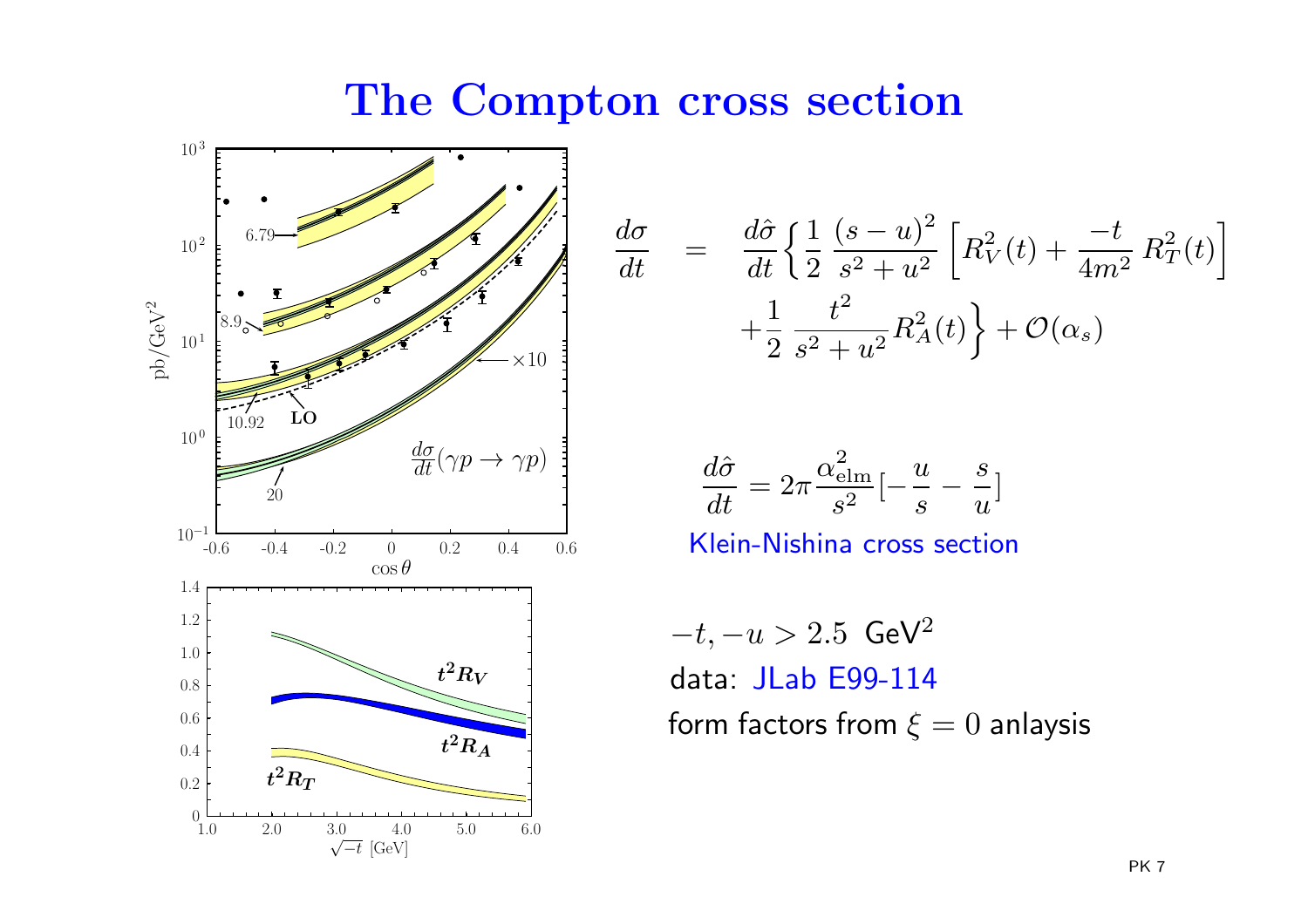# Photoproduction of <sup>p</sup>ions

arguments for handbag factorization as for WACS  $\qquad \, s, -t, -u \gg \Lambda^2$ 

leading-twist contribution

$$
\mathcal{M}_{0+\mu+}^{\pi} = \frac{e_0}{2} \sum_{\lambda} \mathcal{H}_{0\lambda\mu\lambda}^{\pi} \left[ R_V^{\pi} + 2\lambda R_A^{\pi} \right]
$$

$$
\mathcal{M}_{0-\mu+}^{\pi} = \frac{e_0}{2} \sum_{\lambda} \frac{\sqrt{-t'}}{2m} \mathcal{H}_{0+\mu+}^{\pi} R_T^{\pi}
$$

$$
R_i^{\pi^0} = \frac{1}{\sqrt{2}} \left[ e_u R_i^u - e_d R_i^d \right] \qquad R_i^{\pi^+} = R_i^{\pi^-} = R_i^u - R_i^d
$$

 same flavor form factors as for WACStwist-2 subprocess amplitude

a)

60000000

 known, universality  $(\langle 1/\tau \rangle_\pi=$  $\int d\tau / \tau \Phi_{\pi} (\tau) )$ 

$$
\mathcal{H}_{0\lambda\mu\lambda}^{\pi^0} = 2\pi\alpha_{\rm s}f_{\pi} \frac{C_F}{N_C} \langle 1/\tau \rangle_{\pi} \sqrt{-t/2} \frac{(1+\mu)s - (1-\mu)u}{su}
$$

cross section too small by factor  $50 - 100$  Huang-K., hep-ph/0005318

 $\it i$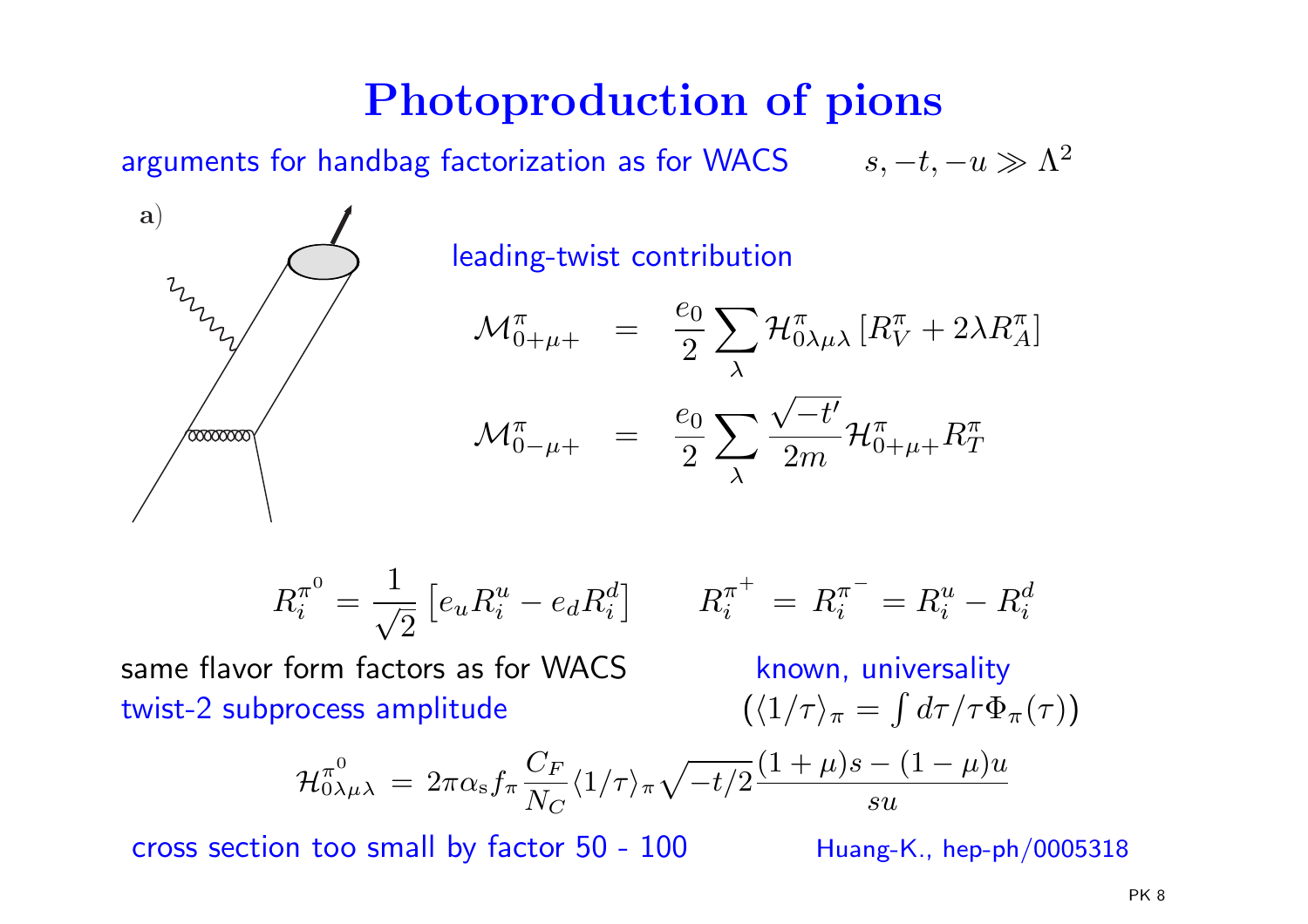### Photoproduction: Transversity GPDs?



 Huang-Jakob-K-Passek-Kumericki, hep-ph/0309071  $H_T, E_T$  transversity GPDs go along with $r, \widetilde{H}$  $\, T \,$  $\tilde{T},\tilde{E}$  $T\qquad (\bar{E}_T = 2 \widetilde{H}_T + E_T)$ twist-3 pion wave functions fed subprocess ampl.  $\mathcal{H}_{0-\mu+}$  $_+$  and  ${\cal H}_{0+\mu-}$ 

projector  $q\bar{q}\rightarrow\pi$  (3-part.  $q\bar{q}g$  contr. neglected) Beneke-Feldmann (01)  $\sim q' \cdot \gamma \gamma_5 \Phi$ definition:  $\langle \pi^+(q') \mid \bar{d}(x)\gamma_5 u(-x) \mid 0 \rangle = i f_\pi \mu_\pi \int d\tau \mathrm{e}^{i q' x \tau}$  $^\prime\cdot\gamma\gamma_5\Phi+\mu_\pi\gamma_5$  $\sqrt{\phantom{a}}$  $\Phi_P-\imath\sigma_{\mu\nu}\Big($  $\overline{q}$  $^{\prime\,\mu}k$ ′ν $q^{\prime}\!\cdot\! k^{\prime}$ Φ′ σ $\frac{\sigma}{6}+q$  $\mu$ Φσ 6∂ $\frac{\partial}{\partial \mathbf{k_{\perp}}_\nu} \bigg) \bigg]$ local limit  $x\to 0$  related to divergency of axial vector current  ${}^\tau \Phi_P(\tau)$  $\Longrightarrow \mu_{\pi}=m_{\pi}^{2}$ Eq. of motion:  $\tau \Phi_P = \Phi_\sigma / N_c$  $\frac{2}{\pi}/(m_u+m_d)\simeq 2\,\text{GeV}$  at scale  $2\,\text{GeV}$   $(\int d\tau \Phi_P(\tau)=1)$ :  $\Phi_P = 1, \quad \Phi_\sigma = \Phi_{AS} = 0$  $-\,\tau \Phi_{\sigma}^{\prime}/(2N_c)$ solution:σ $\sigma = \Phi_{AS} = 6\tau(1$  $-\tau)$  Braun-Filyanov (90)

(WW approx.)

$$
\boxed{\implies \qquad \mathcal{H}_{0-\mu+}=\mathcal{H}_{0+\mu-}=0}
$$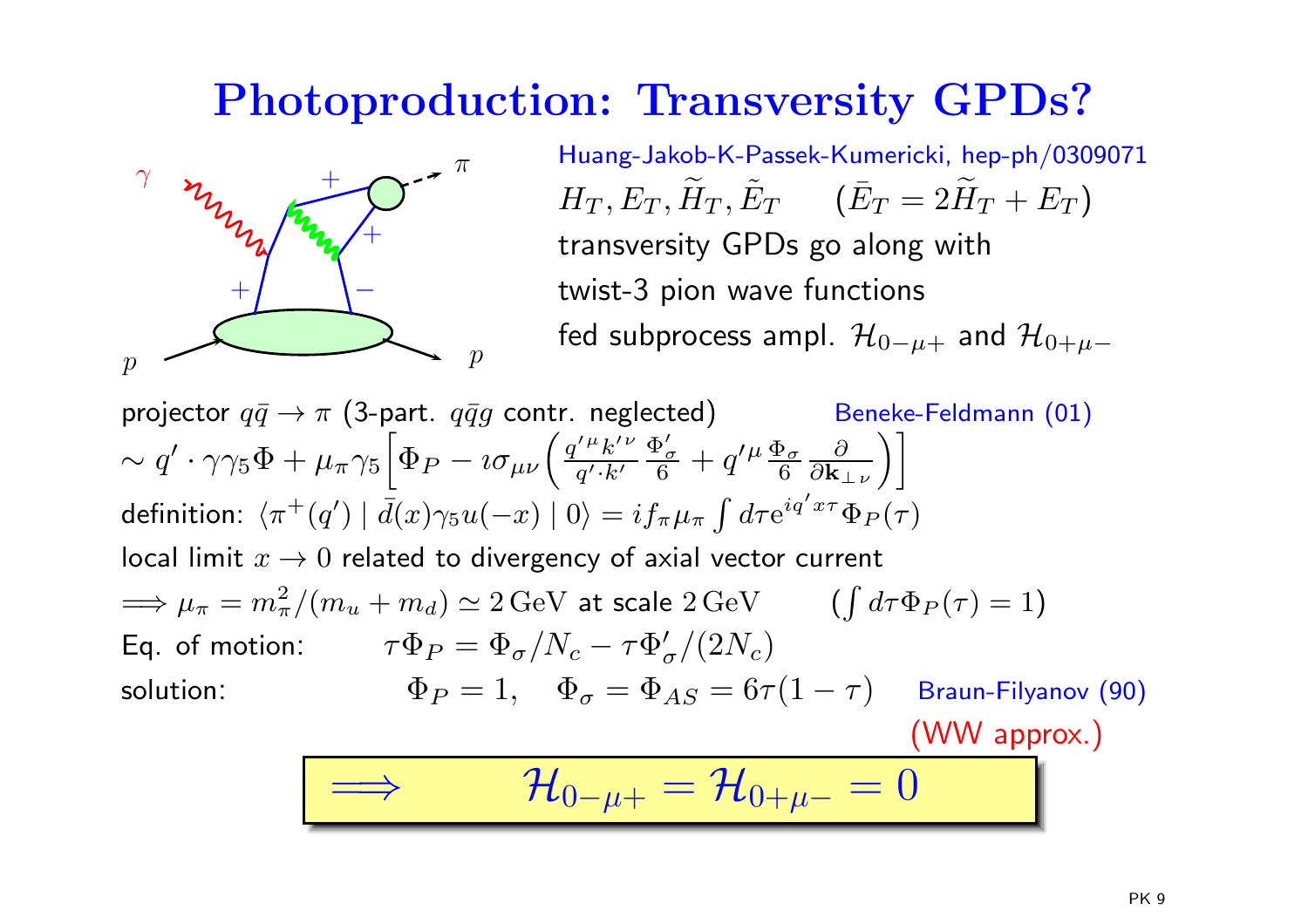### to be contrasted with electroproduction of pions:

- the subprocess amplitudes inWW appr. are non-zero
- contribute to transversely polarized photons
- – dominate the cross section for  $\pi^0$  production
- –in agreement with experiment

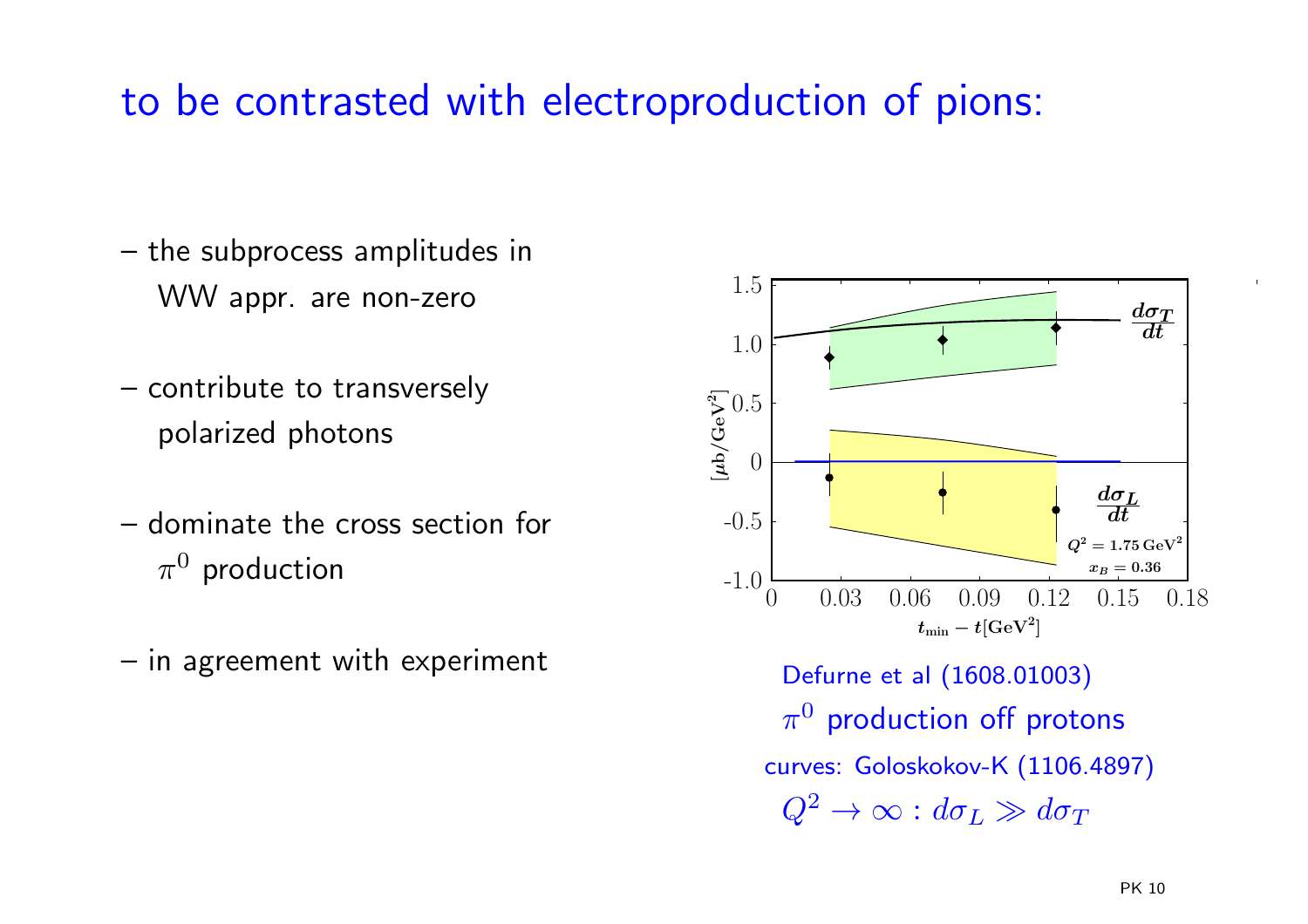#### Pion <sup>p</sup>hotoproduction again

K.-Passek-Kumericki, (1802.06597)

In view of situation in electroproduction:

include full twist-3 contribution  $(q\bar{q}\,+\,q\bar{q}g$  Fock components of the pion) both are needed in order to achieve gauge invariance they are related by eq. of motion (with light-cone gauge  $A^+=0)$ :

$$
\bar{\tau}\Phi_p - \frac{1}{6}\bar{\tau}\Phi_{\sigma}' - \frac{1}{3}\Phi_{\sigma} = 2\frac{f_{3\pi}}{f_{\pi}\mu_{\pi}} \int_0^{\tau} \frac{d\tau_g}{\tau_g} \Phi_{3\pi}(\tau - \tau_g, \bar{\tau}, \tau_g) = \Phi_1^{EOM}(\tau)
$$

$$
\tau \Phi_p + \frac{1}{6} \tau \Phi_\sigma' - \frac{1}{3} \Phi_\sigma = 2 \frac{f_{3\pi}}{f_\pi \mu_\pi} \int_0^{\bar{\tau}} \frac{d\tau_g}{\tau_g} \Phi_{3\pi}(\tau, \bar{\tau} - \tau_g, \tau_g) = \Phi_2^{EOM}(\tau)
$$

for pions:  $\Phi_1^{EOM}(\tau)$  $f_{3\pi} = f_{3\pi}(\mu_R^2)$   $\mu_{\pi} = \mu_{\pi}(\mu_R)$  $(\tau) = \Phi_2^{EOM}$  $\frac{EOM}{2}(\bar{\tau})$   $(\bar{\tau}=1)$  $-\,\tau)$  $\mu_\pi\,=\,\mu_\pi(\mu_P^2)$  $\frac{2}{R})$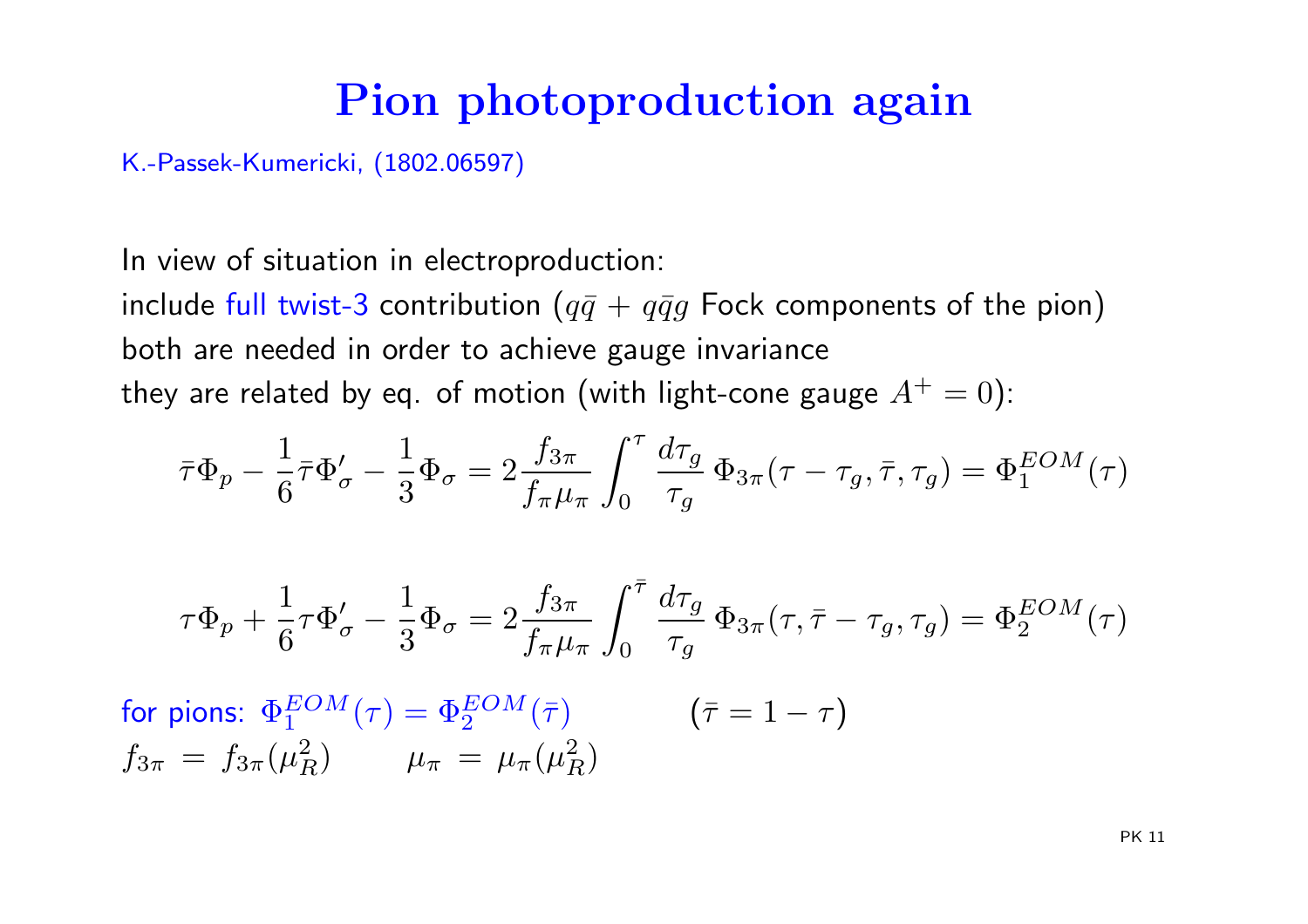# $\pi^0$  subprocess amplitudes



Qiu(90) DIS

twist-3 3-particle projector  $(q\bar qg\to\pi)$ 

$$
\mathcal{P}_{3,fg}^{\beta,c} = \frac{i}{g} \frac{f_{3\pi}}{2\sqrt{2N_C}} \frac{(t^c)_{fg}}{C_F \sqrt{N_C}} \frac{\gamma_5}{\sqrt{2}} \sigma_{\mu\nu} q'^{\mu} g_{\perp}^{\nu\beta} \frac{\Phi_{3\pi}(\tau_a, \tau_b, \tau_g)}{\tau_g} \qquad g_{\perp}^{\nu\beta} = g^{\nu\beta} - \frac{k'^{\nu} g'^{\beta} + q'^{\nu} k'^{\beta}_j}{k'_j \cdot q'}
$$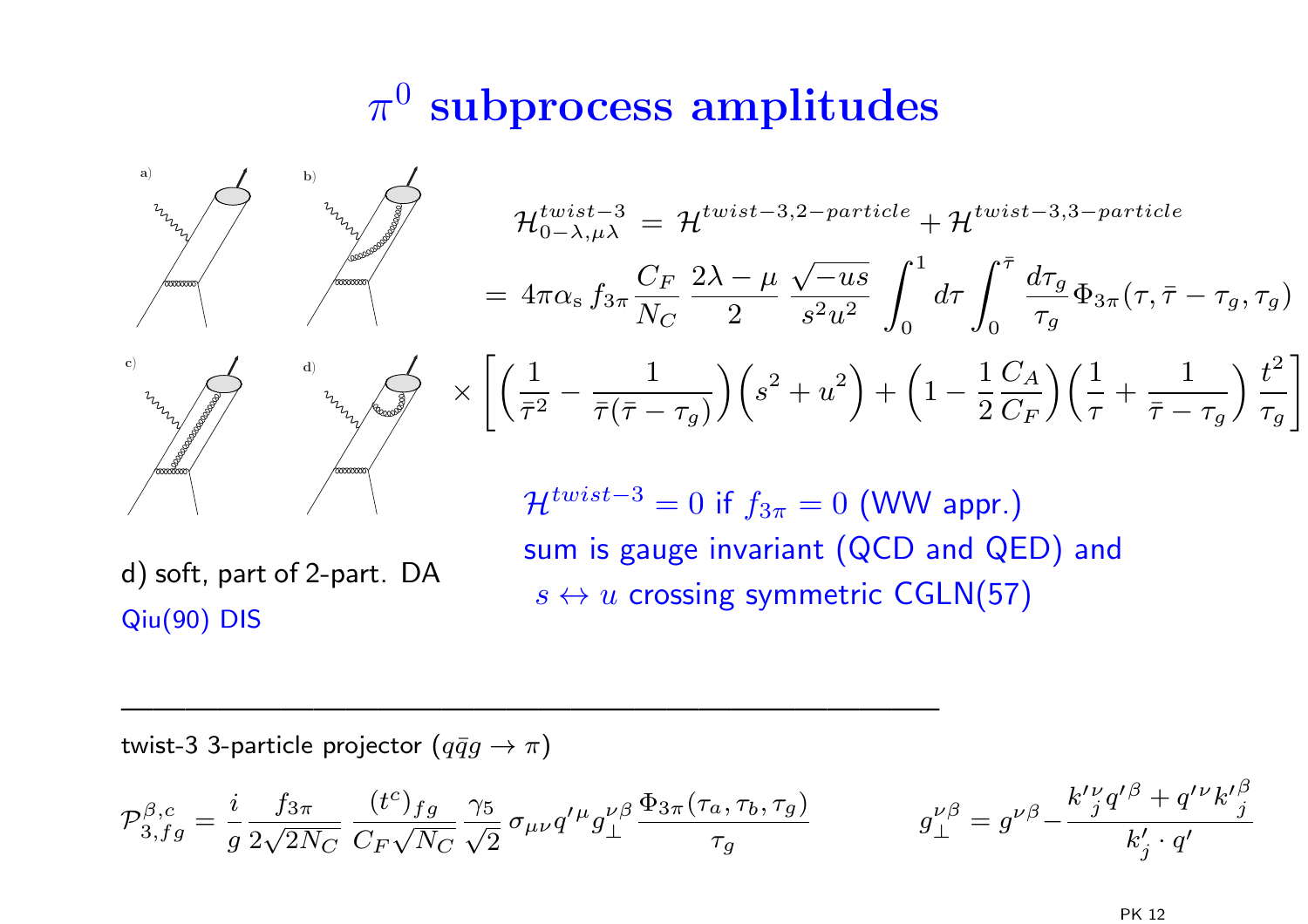#### The <sup>p</sup>hotoproduction amplitudes

$$
\mathcal{M}_{0+\mu+}^{\pi} = \frac{e_0}{2} \sum_{\lambda} \left\{ \mathcal{H}_{0\lambda\mu\lambda}^{\pi} \left[ R_V^{\pi} + 2\lambda R_A^{\pi} \right] - 2\lambda \frac{\sqrt{-t}}{2m} \mathcal{H}_{0-\lambda\mu\lambda}^{\pi} \bar{S}_T^{\pi} \right\}
$$

$$
\mathcal{M}_{0-\mu+}^{\pi} = \frac{e_0}{2} \sum_{\lambda} \left\{ \frac{\sqrt{-t}}{2m} \mathcal{H}_{0\lambda\mu\lambda}^{\pi} R_T^{\pi} - 2\lambda \frac{t}{2m^2} \mathcal{H}_{0-\lambda\mu\lambda}^{\pi} S_S^{\pi} \right\} + e_0 \mathcal{H}_{0-\mu+}^{\pi} S_T^{\pi}
$$

form factors  $S_i$  are  $1/x$  moments of transversity GPDs

 $light-cone$  helicities, transform to ordinary helicities  $Diehl(01)$ 

$$
\Phi_{0\nu',\mu\nu} = \mathcal{M}_{0\nu',\mu\nu} + \frac{1}{2} \kappa \Big[ (-1)^{1/2 - \nu'} \mathcal{M}_{0-\nu',\mu\nu} + (-1)^{1/2 + \nu} \mathcal{M}_{0\nu',\mu-\nu} \Big] + \mathcal{O}(m^2/s)
$$
\n
$$
\kappa = \frac{2m}{\sqrt{s}} \frac{\sqrt{-t}}{\sqrt{s} + \sqrt{-u}}
$$
\nrelevant for spin effects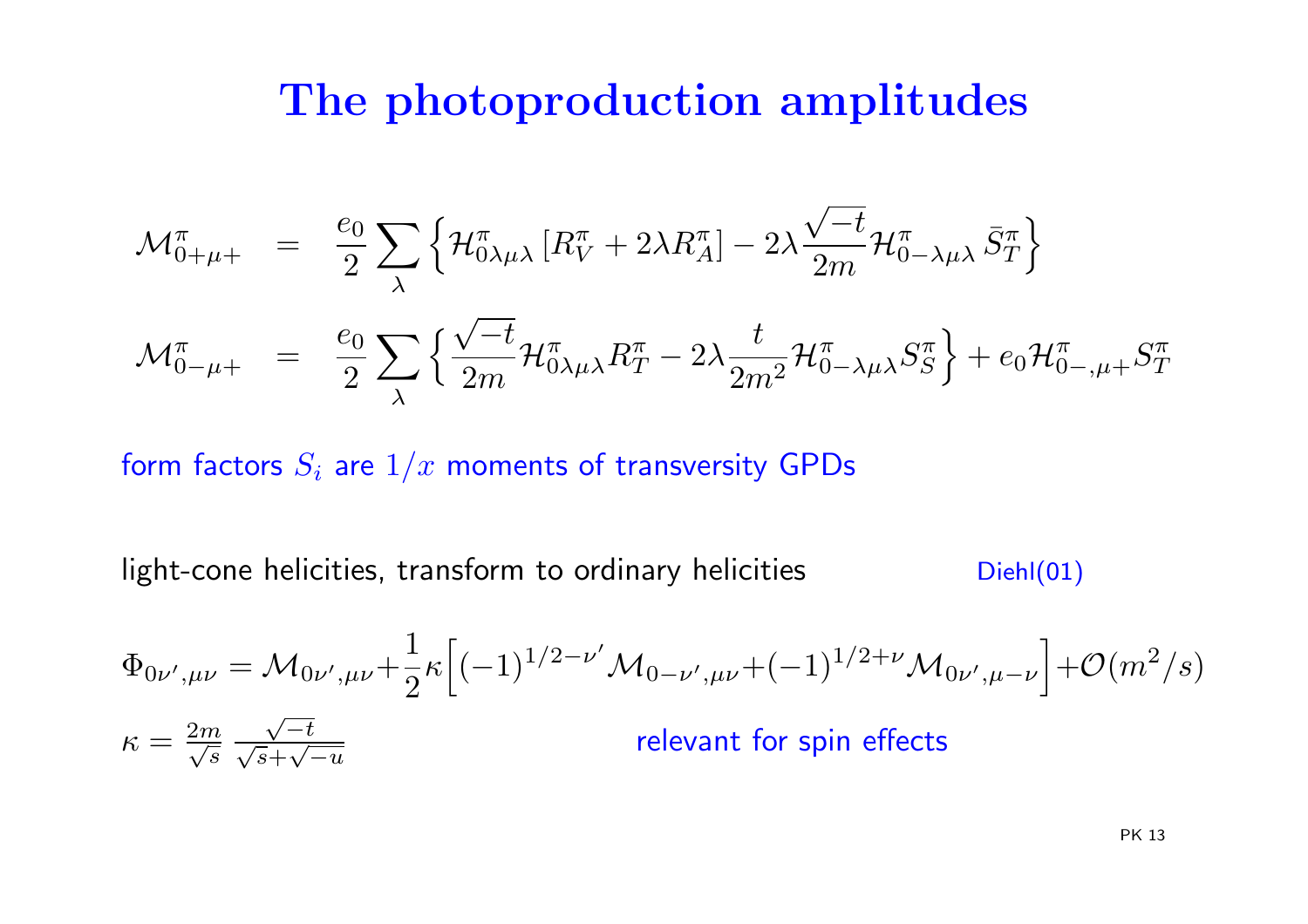#### Form factors

in addition to  $R_V, R_A, R_T$ : transversity FFs (skewness  $=$  0)

$$
S_T^a(t) = \int_{-1}^1 \frac{dx}{x} \operatorname{sign}(x) H_T^a(x,t), \quad \bar{S}_T^a(t) \to \bar{E}_T^a(x,t), \quad S_S^a(t) \to \widetilde{H}_T^a(x,t),
$$



only valence quarks contribute (charge conjugation symmetry)  $F_i^{\pi^0} = (e_u F_i^a - e_d F_i^d)/\sqrt{2}$ 

from electroproduction:  $\frac{H_T}{\sim}$   $\bar{E}_T$  known at small  $-t$  $\widetilde{H}$  $\scriptstyle T$  $\tau_T$  unknown, suppressed by  $-t/(4m^2)$ 

extrapolation to large  $-t$ : by term  $Ax(1-x)^2$  in profile fct. with  $A\simeq 0.5\,{\rm GeV}^{-2}$  and  $S_S^{\pi^0}\simeq \bar{S}_T^{\pi^0}/2$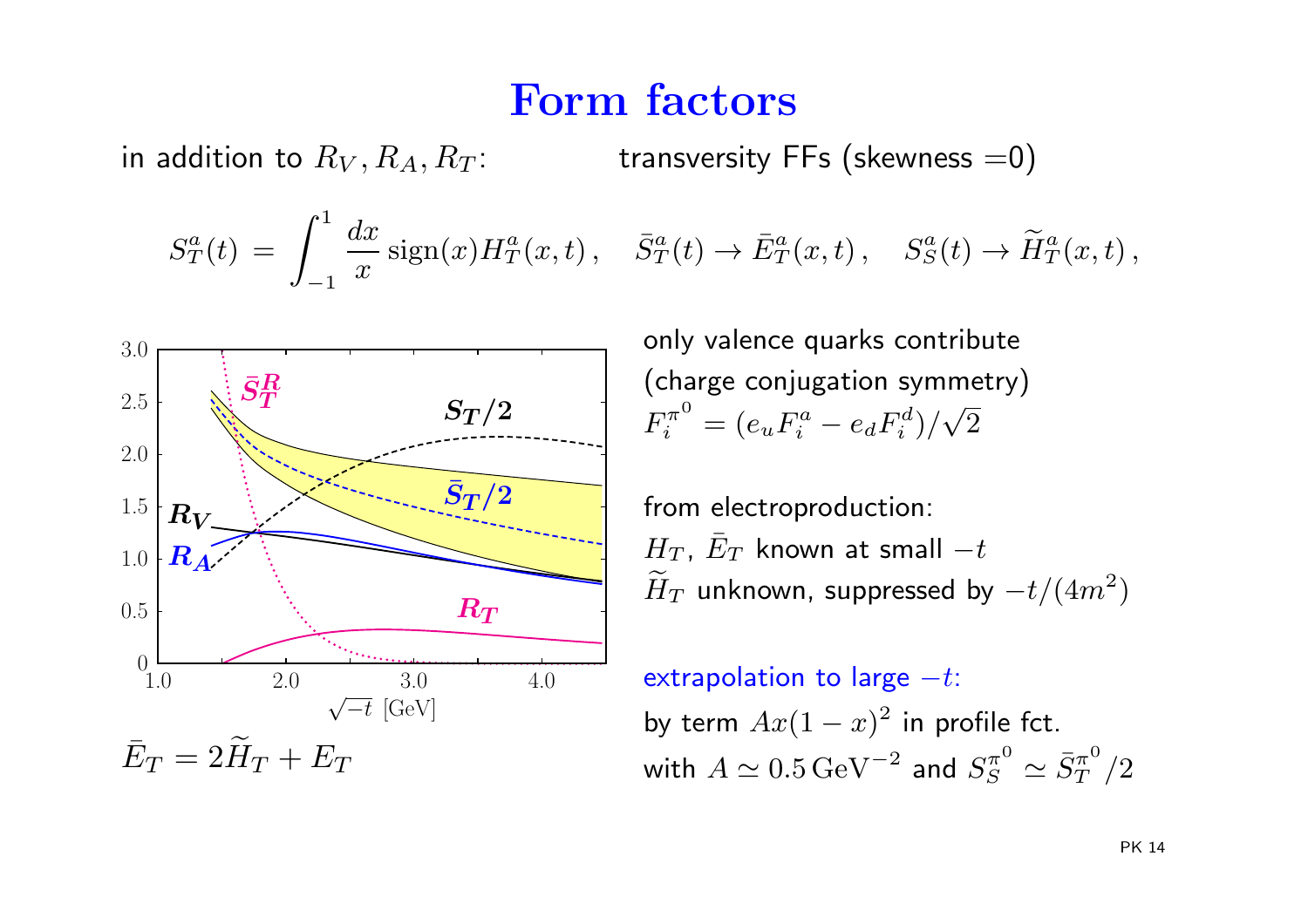#### The 3-particle twist-3 <sup>p</sup>ion DA

$$
\Phi_{3\pi} = 360\tau_a \tau_b \tau_g^2 \left[ 1 + \omega_{10} (\mu_R^2)(7\tau_g - 3)/2 + \omega_{20} (\mu_R^2)(2 - 4\tau_a \tau_b - 8\tau_g + 8\tau_g^2) + \omega_{11} (\mu_R^2)(3\tau_a \tau_b - 2\tau_g + 3\tau_g^2) + \dots \right]
$$

( expansion in <sup>a</sup> series of Jacobi polynomials; coeff. evolve with scale)

Braun-Filyanov (90), Chernyak-Zhitnitsky(84)

choice:  $\mu_{I}^{2}$  $R^2=R^2_F$  $\frac{2}{F}= tu/s$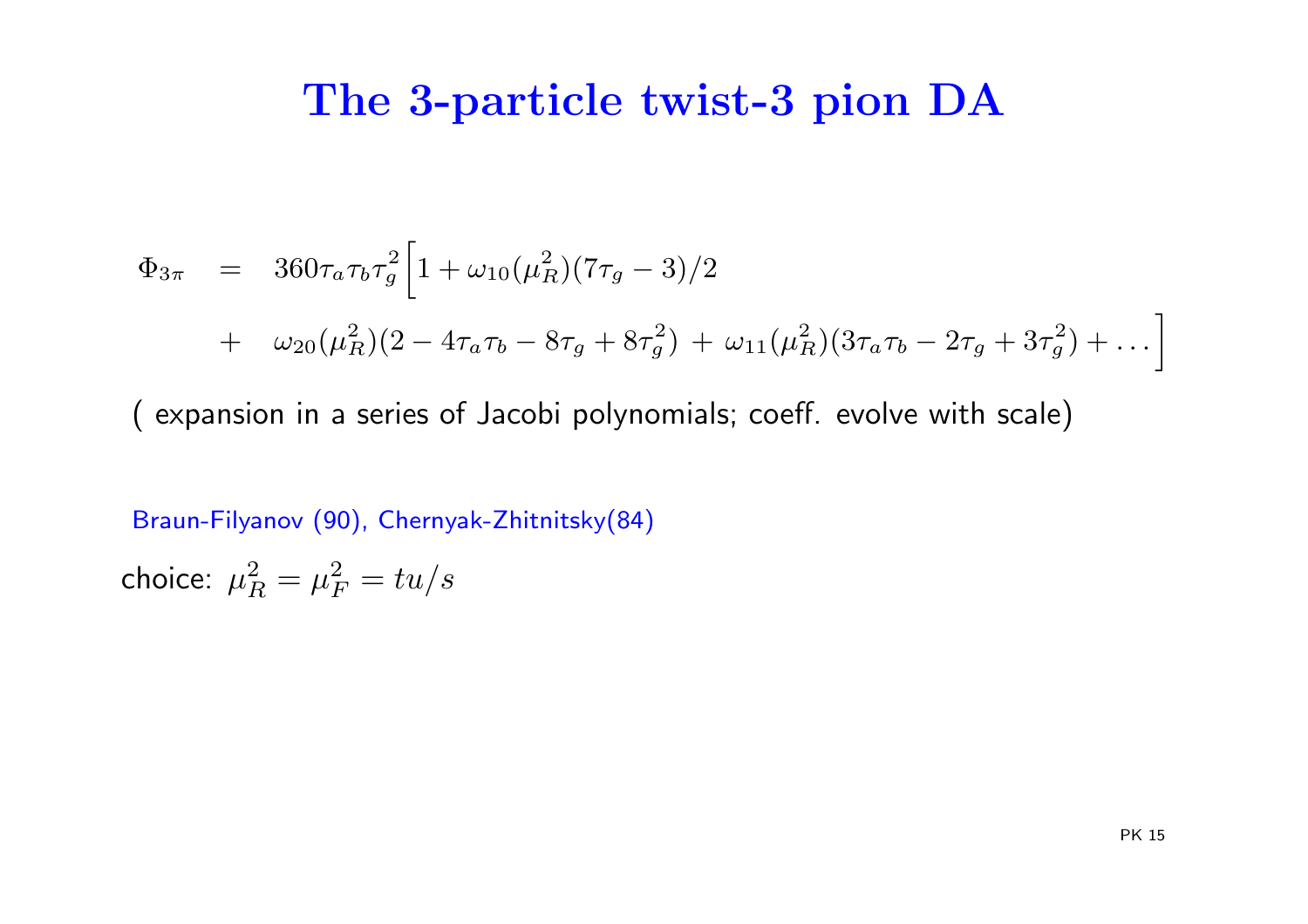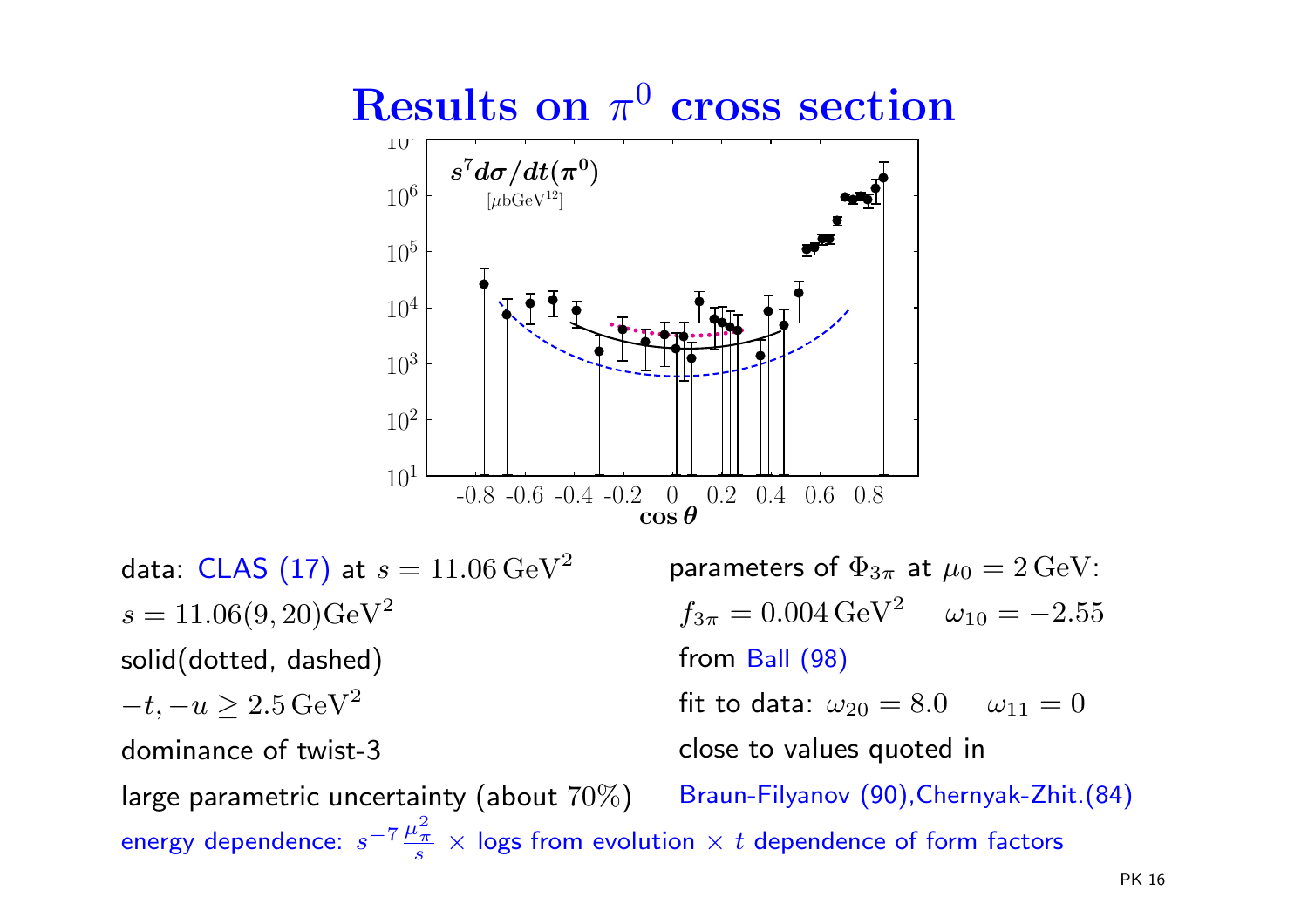# Helicity correlation  $A_{LL}$  and  $K_{LL}$  in WACS





Klein-Nishina result  $\hat{A}_{LL}=\hat{K}_{LL}=\frac{s}{s}$  $A_{LL}\,=\,K_{LL}\simeq\,\hat{A}_{LL}\,\frac{R}{R}$ 2 $-u$ 2 $s^2+u^2$ A $R_V$ 

JLab E99-114 ( $s=6.9$ GeV $^2$ JLab E07-002 ( $s=7.8$ GeV $^2$   $t=-2.1$ GeV $^{\circ}$  $u=-1.04$ GeV $^2$  $^{2})$  application of handbag mechanism is at the limits  $t=-2.1$ GeV $^2$  $^2)$  $R_A$  badly known since  $F_A$  badly known, old data for  $\mathsf{MINERvA?}$  or  $K_{LL}$  from Jlab?  $-t$   $<$ ∼ $\lesssim\!2\,\text{GeV}^2$  Kitagaki (83)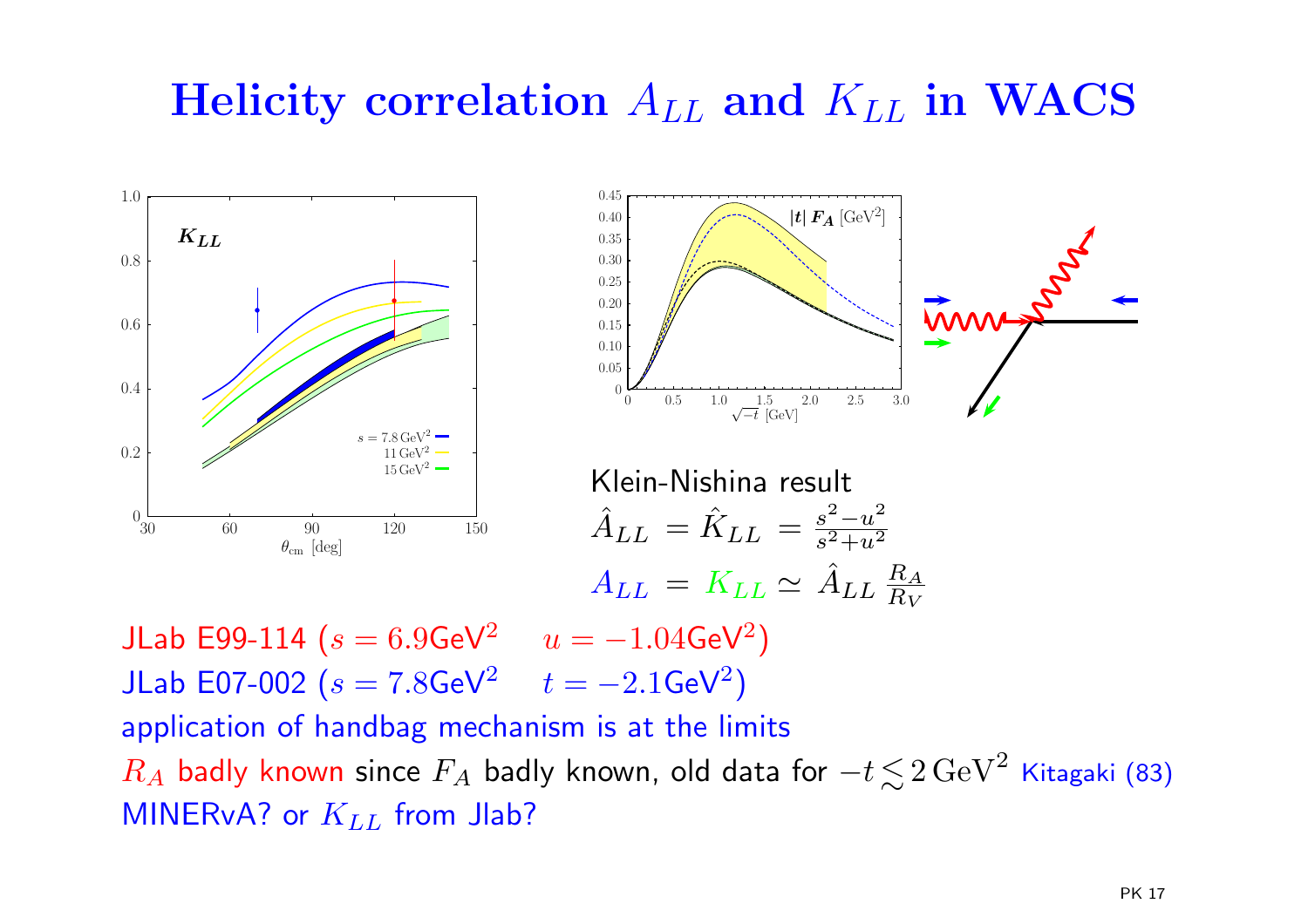#### Helicity correlation in <sup>p</sup>hotoproduction



$$
A_{LL}^{twist-2} = K_{LL}^{twist-2}
$$
 as for WACS  

$$
A_{LL}^{twist-3} = -K_{LL}^{twist-3}
$$

characteristic signature for dominance of twist-3 like  $\sigma_T\gg\sigma_L$  in pion electroprod.

$$
A_{LL}^{twist-3} = -K_{LL}^{twist-3} = -4\frac{S_T^{\pi^0}}{F^{\pi^0}} \left[ S_T^{\pi^0} - \frac{t}{2m^2} S_S^{\pi^0} + \kappa \frac{\sqrt{-t}}{2m} \bar{S}_T^{\pi^0} \right]
$$

$$
F^{\pi^0} = \frac{-t}{2m^2} \left[ (\bar{S}_T^{\pi^0})^2 - \frac{t}{m^2} (S_S^{\pi^0})^2 + 4S_S^{\pi^0} S_T^{\pi^0} - 8\frac{m^2}{t} (S_T^{\pi^0})^2 \right]
$$

 $K_{LL}$  data: Fanelli $(15)$ (Hall A $(05)$ )  $s=7.8(6.9)\,\rm{GeV^2}$ <sup>2</sup>, t =  $-2.1(u=-1.04)$  GeV<sup>2</sup>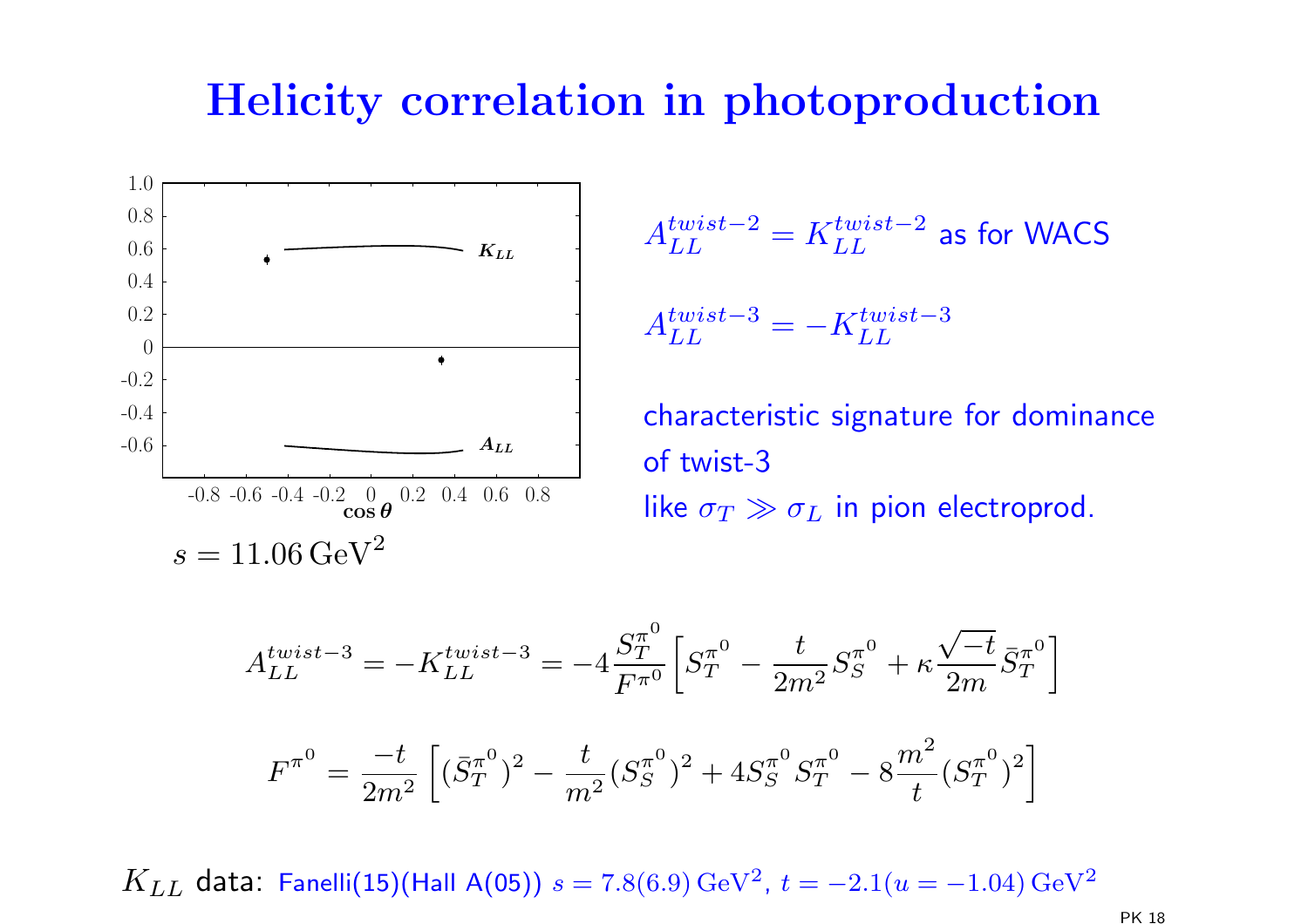#### The 2-particle twist-3 DAs

a combination of EOM is linear first order diff. equation for  $\Phi_{\sigma}$ 

solution:

$$
\Phi_{\sigma} = 6\tau\bar{\tau} \left( \int d\tau \frac{\bar{\tau}\Phi_1^{EOM} - \tau\Phi_2^{EOM}}{2\tau^2\bar{\tau}^2} + C \right)
$$

$$
\Phi_P = \frac{\Phi_{\sigma}}{6\tau\bar{\tau}} + \frac{\Phi_1^{EOM}}{2\tau} + \frac{\Phi_2^{EOM}}{2\bar{\tau}}
$$

local limit:  $\langle \pi^+(q') \mid \bar{d}(0) \gamma_5 u(0) \mid 0 \rangle = i f_\pi \mu_\pi$  (  $\int_0^1$  $\Longrightarrow$  fixes constant of integration:  $\int_{0}^{1} d\tau \Phi_{P}(\tau) = 1$ 

$$
C = 1 + \eta_3 (7\omega_{1,0} - 2\omega_{2,0} - \omega_{1,1}) \qquad (\eta_3 = f_{3\pi}/(f_{\pi}\mu_{\pi}))
$$

 $\Phi_P = 1 + \sum_{n=2,4,...} a$  $\, P \,$  ${P \over n} C_n^{(1/2)}$  $\binom{1}{2}^{(1/2)}(2\tau \left( -1\right)$  a  $\, P \,$  $\frac{P}{2}=-\frac{10}{3}a$  $\, P \,$  $_4^P=\frac{10}{7}$  $\frac{10}{7}\eta_3(7\omega_{1,0}-2\omega_{2,0}-\omega_{1,1})$ 

$$
\Phi_{\sigma} = \eta_{\sigma} \tilde{\Phi}_{\sigma} \qquad \tilde{\Phi}_{\sigma} = 6\tau \bar{\tau} \left[ 1 + \sum_{n=2,4,...} a_{n}^{\sigma} C_{n}^{(3/2)} (2\tau - 1) \right]
$$
\n
$$
a_{2}^{\sigma} = \frac{1}{6} \frac{\eta_{3}}{\eta_{\sigma}} (12 + 3\omega_{1,0} - 4\omega_{2,0}) \qquad a_{4}^{\sigma} = \frac{1}{105} \frac{\eta_{3}}{\eta_{\sigma}} (22\omega_{2,0} - 3\omega_{1,1})
$$
\n
$$
\eta_{\sigma} = 1 - \eta_{3} (12 - 4\omega_{1,0} + \frac{8}{7} \omega_{2,0} + \frac{4}{7} \omega_{1,1}) \qquad \text{may be absorbed in } \mu_{\pi}
$$
\nfor  $\eta_{3} \to 0: \Phi_{P} \to 1, \Phi_{\sigma} \to 6\tau \bar{\tau}$  WWW approx.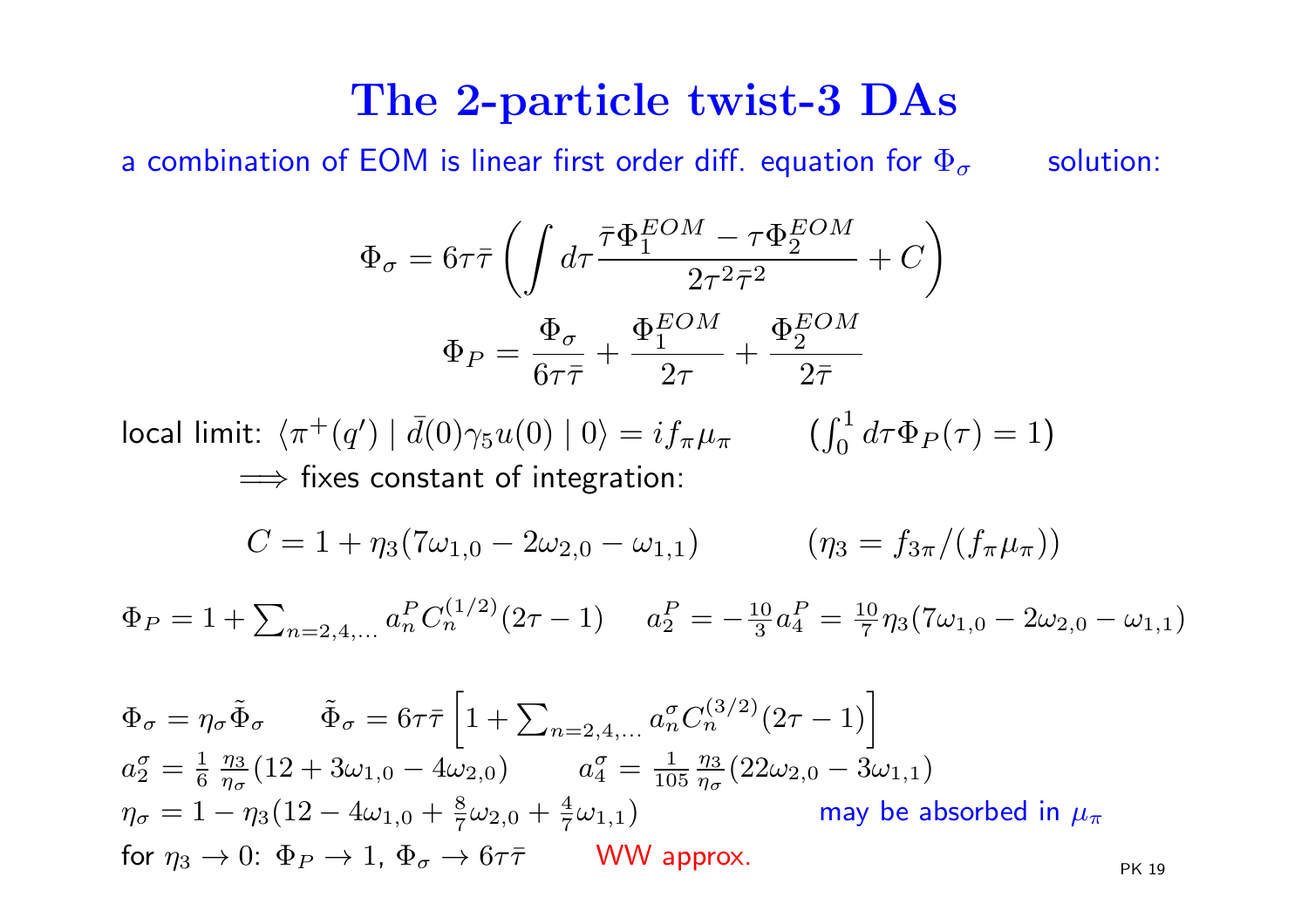#### The Gegenbauer coefficients

at scale  $\mu_0=2\,{\rm GeV}$ :

 $\, n \,$ 

 $a^P$ 

 $\it a$  $\, P \,$  $a_2^P$  =  $-0.56$ ,  $a_4^P$  $\, P \,$  4 $_4^F = 0.17$ ,  $a_{\mathbf{0}}^{\sigma}$  $a_2^{\sigma}$  = -0.084,  $a_4^{\sigma}$  4 $\frac{\sigma}{4} = 0.031 \, , \qquad \eta_c$ σ $_{\sigma} \, = \, 0.64$  .  $n_{n}^{P}=a_{n}^{\sigma}$  $\frac{\sigma}{n} = 0$  for  $n \geq 6$ 

values of  $a_2^{P,\sigma}$  $\frac{1}{2}$ , $\frac{1}{2}$  compatible with other results values of  $a_4^{P,\sigma}$  $\frac{1}{4}$ , $^{\prime}$  have opposite sign

Dyson-Schwinger approach Shi et al (15) light-cone quark model Choi-Ji (17) chiral quark model Nam-Kim (06)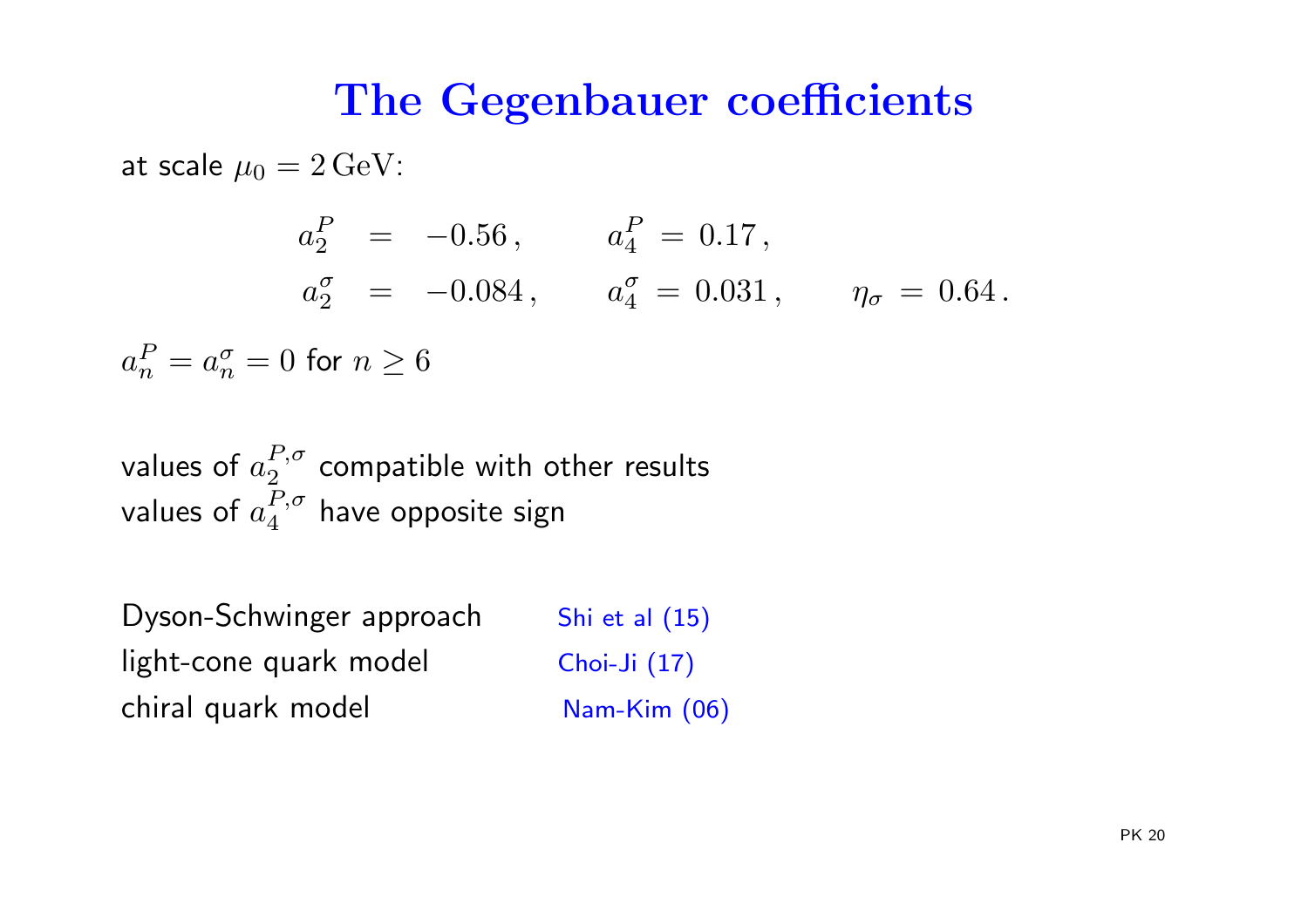### An alternative

#### Braun-Filyanov (90), Ball (98)

instead of  $A^+=0$  the contour (Fock-Schwinger) gauge  $x^{\mu}A_{\mu}(x)=0$  is used

EOM more complicated but <sup>a</sup> recursion formula for the moments of the twist-3 DAs has been derived, allows also to calculate  $\Phi_P$  and  $\Phi_\sigma$  for given  $\Phi_{3\pi}$ 

they differ from our ones for the same  $\Phi_{3\pi}$ 

With these DAs the result for the subprocess amplitude is not gauge invariant

Reason: the Wilson lines  $(\neq 1)$  in the vacuum-pion matrix elements affect the calculation of the amplitudes

At least for electroproduction of  $\rho_T$  the equivalence of the two methods has been shownAnikin et al (10)